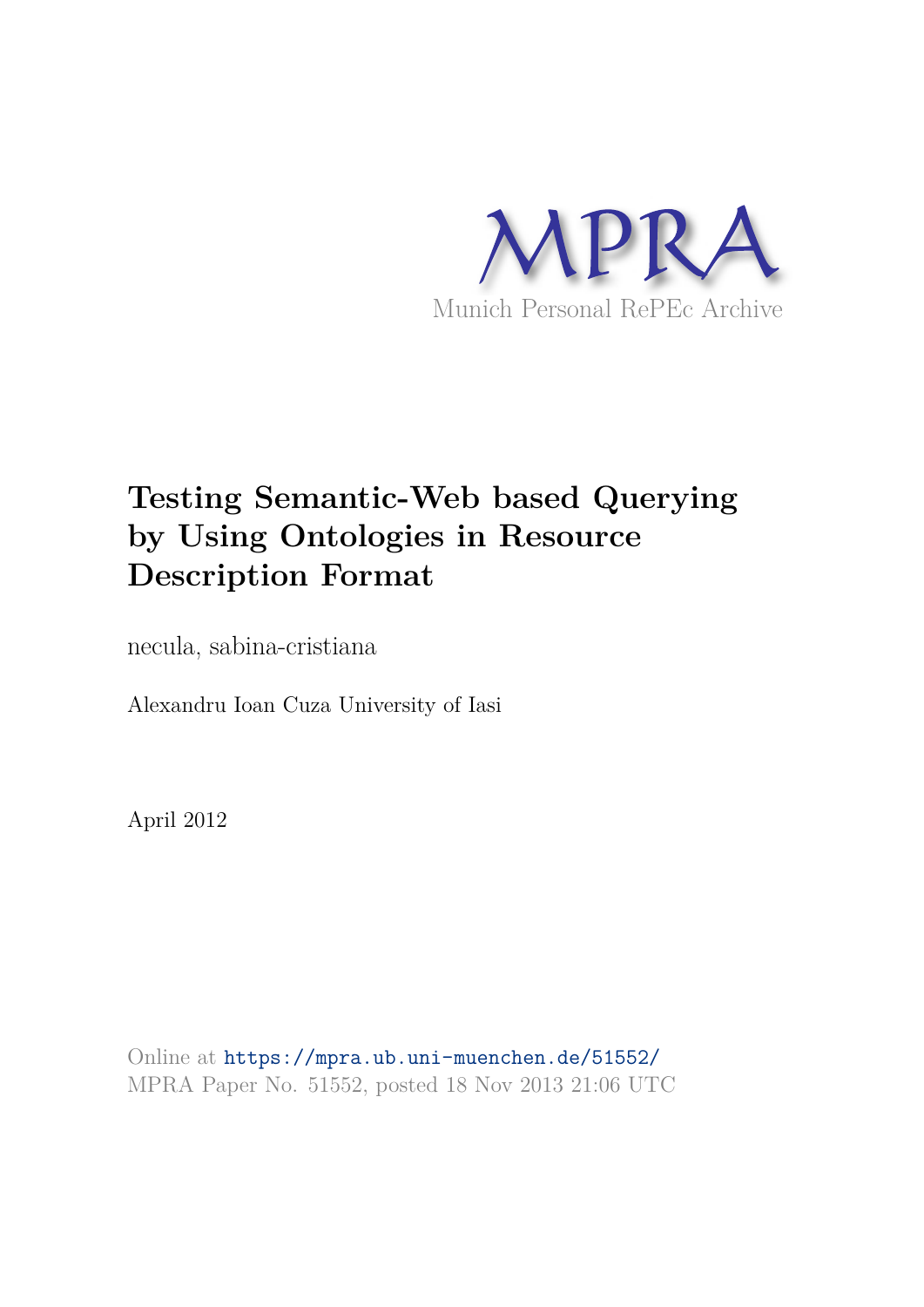# **Testing Semantic-Web based Querying by Using Ontologies in Resource Description Format**

Sabina-Cristiana NECULA

*Department of Research Alexandru Ioan Cuza University of Iasi, Faculty of Economics and Business Administration Iasi, Romania [sabina.mihalache@gmail.com](mailto:sabina.mihalache@gmail.com)* 

### Abstract

This paper presents with examples some queries made on data sets using SPARQL. We treat the problem of available standards and tools. We show data tests resulted from querying different ontologies. Also the article treats the problem of describing data by using Resource Description Format.

#### Keywords**: testing semantic-web based query, semantic-web, Enterprise search**

# **Introduction**

For a long period of time data has been considered unimportant in designing software. This fact has lead to massive data stored in software producers' formats, having the main effect that data is understand only by dedicated software. Collaborative work and mass information production changed the preoccupation from designing dedicated software to sharing, interoperability and semantic aspects.

Since Allen Newell (Newell, 1982) introduced the concept of knowledge level, many scientists and practitioners focused on the symbol level, considering that by optimizing the symbol level, the knowledge level is improved. Whereas the knowledge level is world oriented, the symbol level is system oriented.

The knowledge level consists of the information contained in data structures. The symbol level is represented by program's algorithms; data structures, and so on. We conclude from Newell findings that in order to improve semantic search, the semantics of data sources should be treated first.

There is a main problem and, in the same time, a controversy here. Data exists, data comes from different sources (internal and external to enterprise) differently described. There is an "open world" (the Web) and a "closed world" (the enterprise). If in the "open world" we discuss search engines and queries made by Internet users on existent data from www space, in the "closed" world" we discuss databases and answers to queries that are priory represented. In the first case the answers to queries seems to be poorly represented in the aspect of semantics, in the second case the answers seems to be perfectly represented but not relevant. In this closed world of enterprise, usually decision-makers need answers to queries formulated by them and these queries are ad-hoc, very often cannot be anticipated and their answers need a mixture of information that comes from the both worlds. Therefore it is our goal to solve this problem by this article.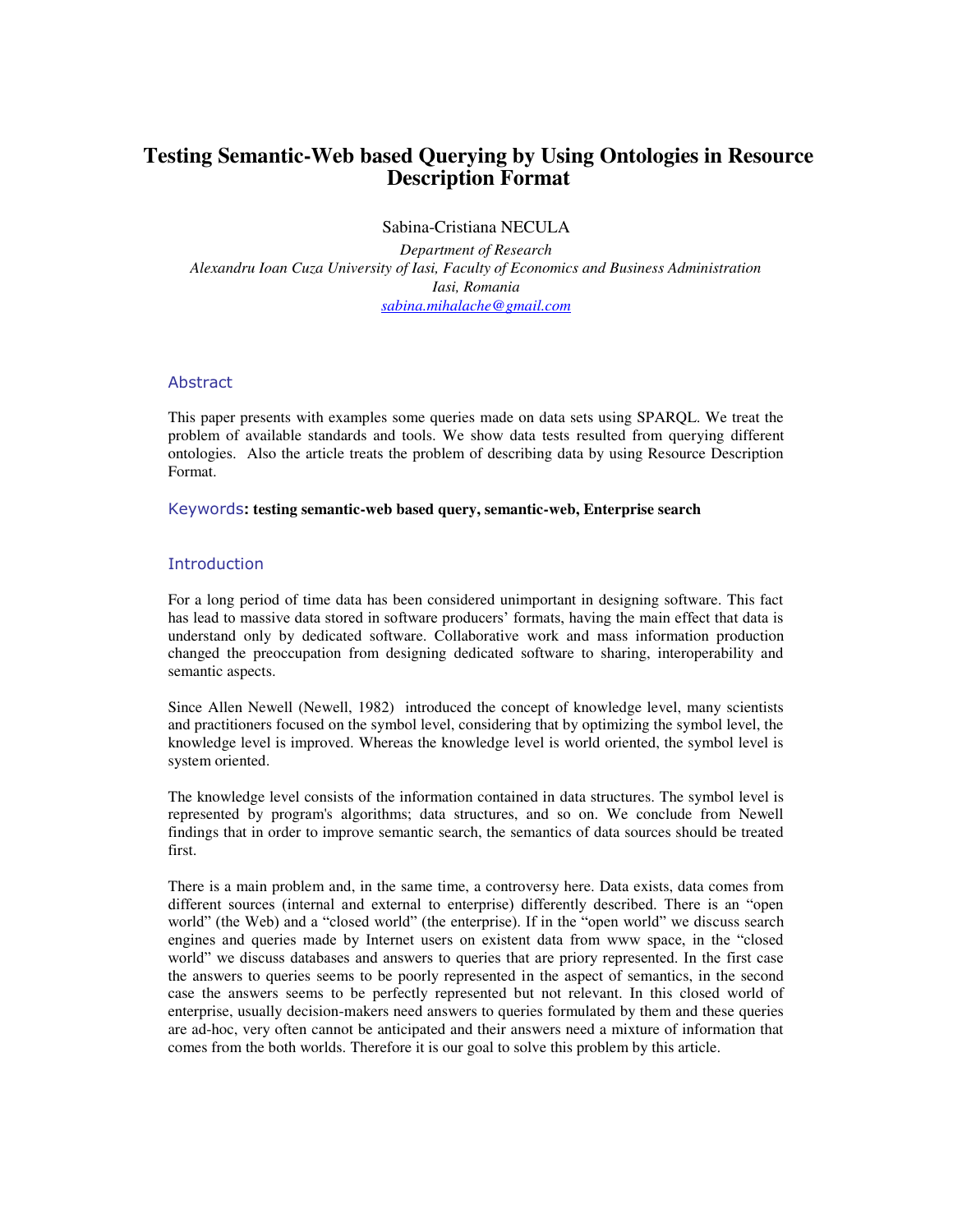The scope of this paper is to present a method to improve search at the enterprise level. The main idea consists in using ontologies and semantic search technologies. The motivation is given by lack of interoperability and semantic consistency of different formats for the same content. In theory and practice there are many given solutions but as the field of research evolves any solution need time in order to be validated.

This paper has 4 Sections. Section 1 presents an introduction. Section 2 contains some aspects related to the current work on Semantic web. Section 3 presents with examples the uses of vocabularies, Resource Description Format (RDF), and SPARQL Protocol and RDF Query Language (SPARQL) for querying data sets. Section 4 treats the main conclusions.

### Related Work

For the moment, we might say that there are two main approaches in the field of building semantic web applications: (1) using domain ontology; and (2) querying different ontologies. By making use of Semantic Web Stack, generally adopted in the field of semantic web research we present the two approaches using Figure 1. We present also, where it is situated our research from this article.



Figure 1. Semantic Web stack and the present research orientation in field of building semantic web applications

In order to discuss differences from our approach we present the related achieved work in the field of adopting semantic web standards and in the field of developing applications.

The Semantic Web is the extension of the World Wide Web that enables people to share content beyond the boundaries of applications and websites. It has been described in rather different ways: as a utopic vision, as a web of data, or merely as a natural paradigm shift in our daily use of the Web.

## Enterprise semantic search related work

Looking at the business areas of early adopters registered in the W3C collection of Semantic Web Case Studies and Use Cases, we found that 36% are public institutions with an extension to 47%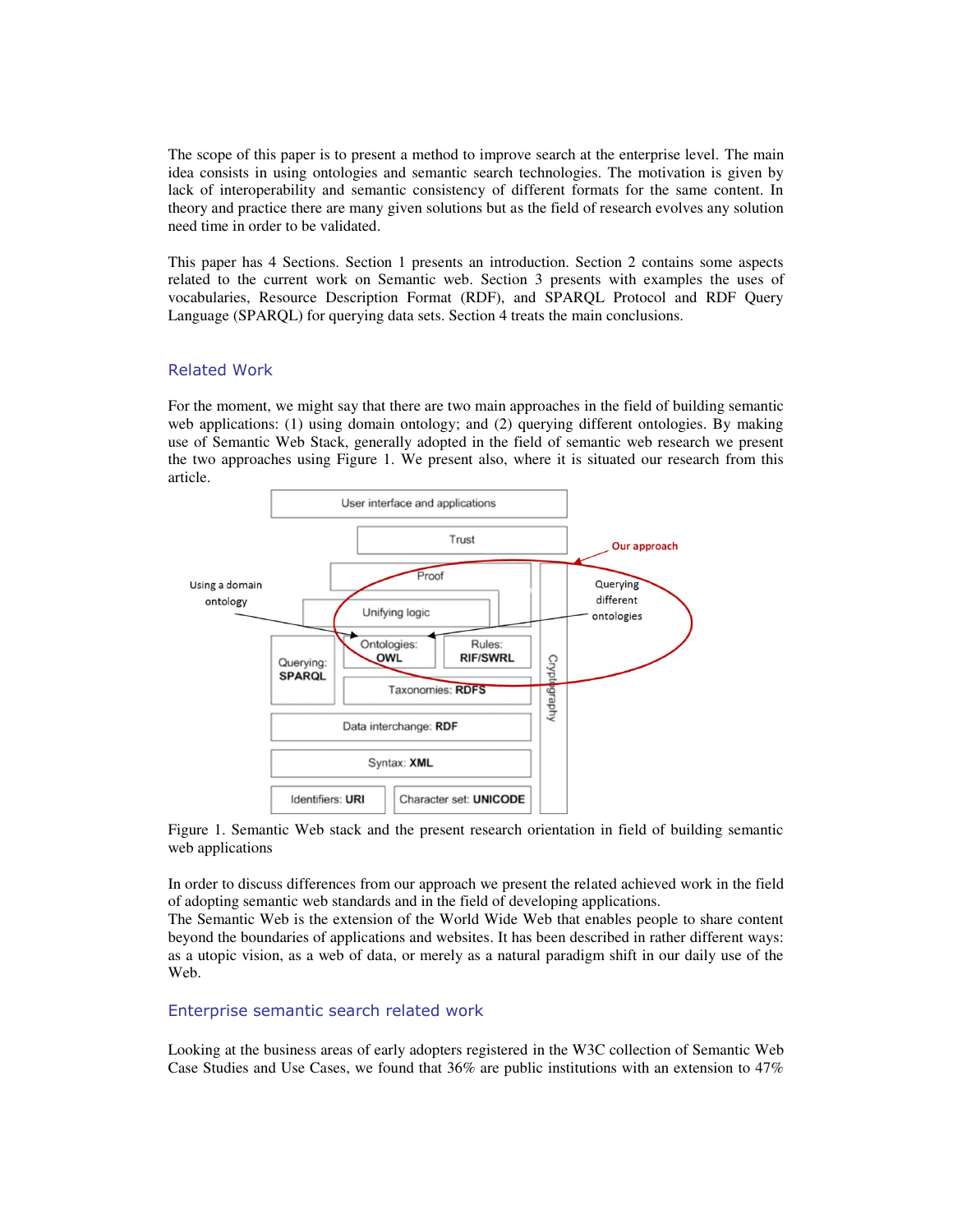for organizations that implemented e-government principles using semantic web technologies. Only 2% were finance applications. Semantic web technologies are by far most often used for data integration and for improving the search (V. Janev, S. Vraneš, 2010).

There are also many software applications in the commercial field but not sufficiently related to enterprise semantic search:

- World Wide Web Consortium (W3C) is the main contributory in the field of Semantic web research. On its page there are 44 *semantic web uses and case studies*. The main preoccupation remains for the moment developing tools and improving standard specifications in building ontologies.
- The commercial field bases primarily on Internet users and on links made by them. The research field bases primarily on contributed content shared by users realized by using dedicated semantic web open-source tools. It is an evolving field and its main contribution consists in building ontologies.
- From the commercial field, Google counts clicks made by internet users. Information is therefore organized depending on the interest manifested by users for some content. Yahoo! has ambitious results in the field of Semantic search. They realized a Search Monkey, where additional dynamic data from marked up fields can also be displayed on the search results page itself.

The role of RDF as an integration platform for data from multiple sources, primarily in form of relational databases (RDB), is one of the main motivations driving research efforts in mapping RDB to RDF. W3C RDB2RDF Incubator Group is concerned by standardization of RDB to RDF mappings. There are several studies or tools allowing mapping relational databases (RDBs) to RDF schema or OWL ontologies. Some of the most notable approaches of this kind are R2O (J. Barrasa, A. Gómez-Pérez, 2006), D2RQ, Virtuoso RDF Views (C. Blakeley, 2007) and DartGrid (W. Hu, Y. Qu, 2007).

# A Practical Example in realizing SPARQL Queries

We start by describing using RDF graphs a datasets that we want to query.

We used Security Exchange Commission data sets available in n3 format at [http://www.rdfabout.com/demo/sec/.](http://www.rdfabout.com/demo/sec/) Besides this data about companies we used some financial data available in Excel files a[t http://pages.stern.nyu.edu/~adamodar/New\\_Home\\_Page/data.html.](http://pages.stern.nyu.edu/~adamodar/New_Home_Page/data.html)

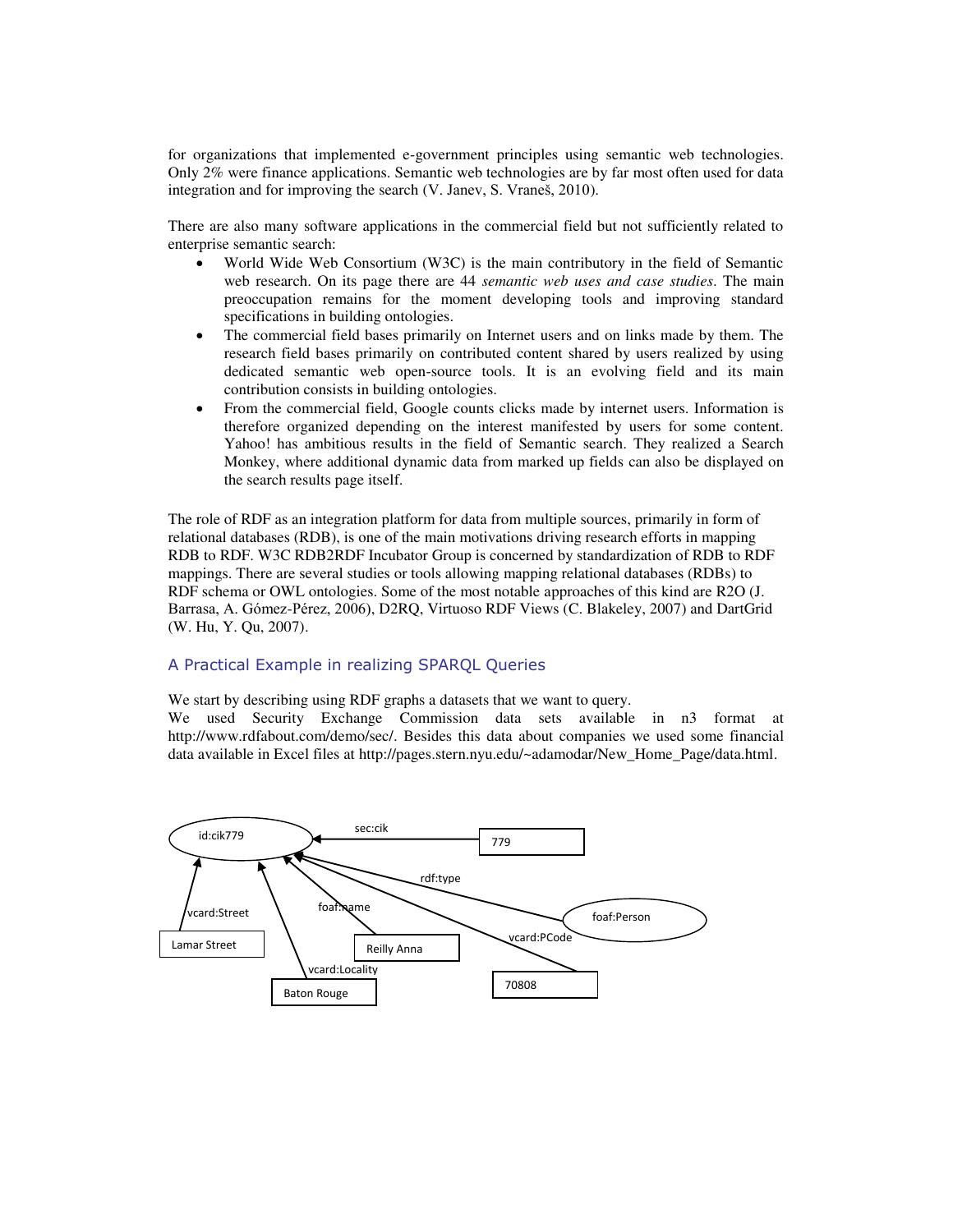

Figure 1. RDF classes, instances and properties

Figure 2. A RDF triple in Turtle syntax

Writing queries by making use of SPARQL doesn't mean anything else than asking values for objects from subject-predicate—object triple. An example is given in Figure 3.

ns:company foaf:name ?name.

Figure 3. A SPARQL triple pattern, with a single variable

When writing queries all parts of a triple can be requested. An example is given in Figure 4.

?company foaf:name ?name.

Figure 4. A SPARQL triple pattern, with all parts as variables

On our datasets if we want to retrieve all variables from sec vocabulary that are of the Directorrelation kind of type we will write a query that looks like the one from Figure 5.

PREFIX rdf: <http://www.w3.org/1999/02/22-rdf-syntax-ns#> PREFIX rdfs: [http://www.w3.org/2000/01/rdf-schema#](http://www.w3.org/2000/01/rdf-schema)

RDF triples can be described using turtle syntax. We present a simple example in Figure 2.<br>  $\frac{\text{company1}}{\text{isimap}}$  is siname "China Infrastructure Invsmt" :company1 ns:name "China Infrastructure Invsmt"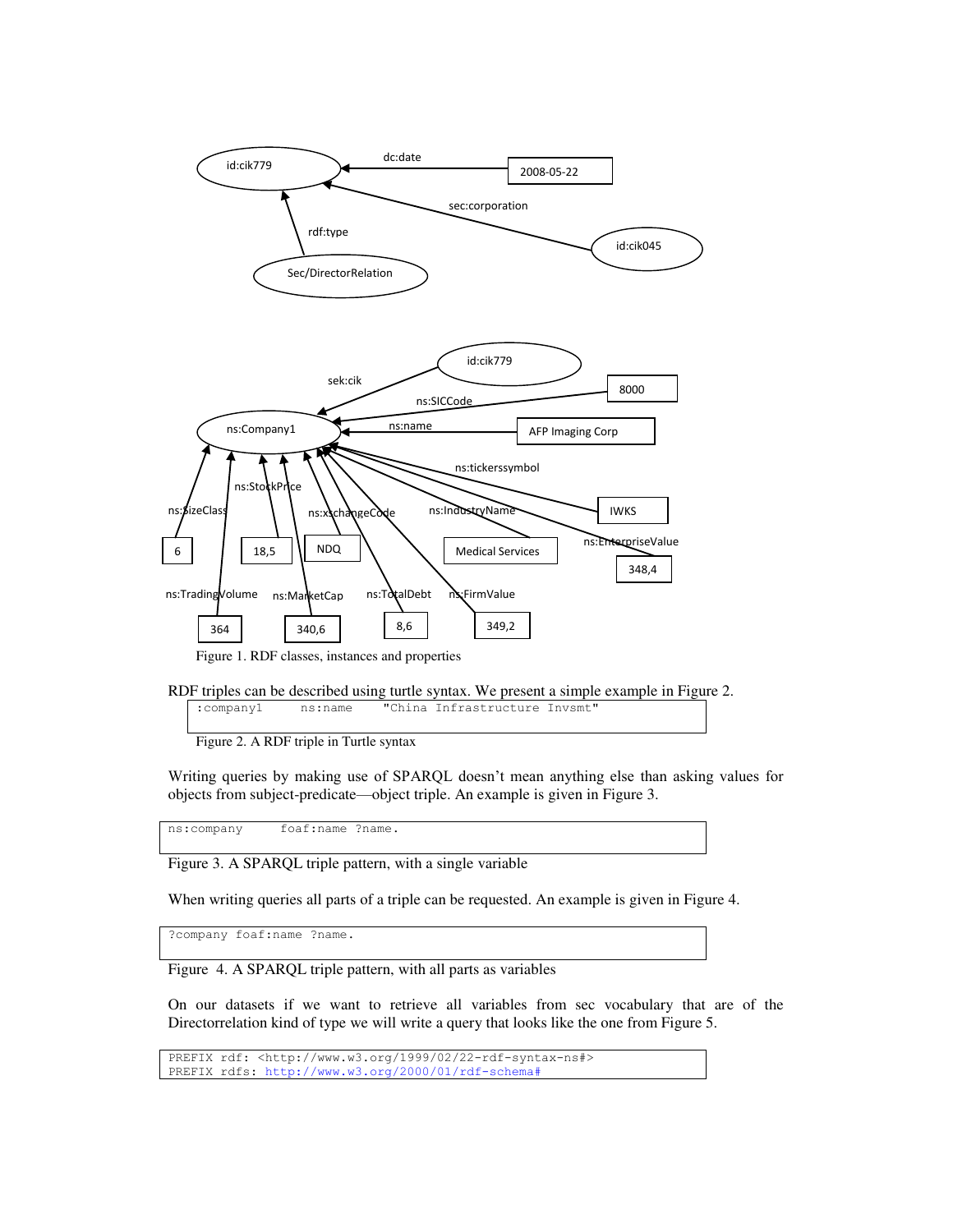```
prefix dc: <http://purl.org/dc/elements/1.1/>
prefix vcard: <http://www.w3.org/2001/vcard-rdf/3.0#> 
prefix : \langle \text{http://example.org/company/} \rangle<br>prefix ns: \langle \text{http://sandbox.metadataregis} \rangleprefix ns: <http://sandbox.metadataregistry.org/uri/schema/fin>
SELECT *
WHERE {
   ?subject sec:cik ?cik;
               rdf:type sec:DirectorRelation.
}
```
Figure 5. A SPARQL query retrieving all variables

If we want to query what are the uri and the StockPrice of highest SockPriced companies we will write a query that look like query depicted in Figure 6.

```
PREFIX foaf: <http://xmlns.com/foaf/0.1/>
PREFIX rdfs: http://www.w3.org/2000/01/rdf-schema#
prefix dc: \frac{\text{Kutp:}/\text{purl.org}/\text{dc}/\text{elements}/1.1}{\text{Kutp:}/\text{purl.org}/\text{dc}/\text{elements}/1.1}prefix vcard: <http://www.w3.org/2001/vcard-rdf/3.0#> 
prefix vcara: \frac{1}{2} //example.org/company/><br>prefix : \frac{1}{2} //example.org/company/>
prefix ns: <br/> <http://sandbox.metadataregistry.org/uri/schema/fin>
SELECT ?company ?StockPrice
WHERE {
          ?company ns:StockPrice ?StockPrice.
} 
ORDER BY DESC(?StockPrice)
LIMIT 10
```
Figure 6. A SPARQL query that returns uri and StockPrice of the ten companies that have the highest Stock Price

In the next example we will query what are the companies that have created their uri between May  $1<sup>st</sup>$  2008 and December  $12<sup>th</sup>$  2011.

```
PREFIX foaf: <http://xmlns.com/foaf/0.1/>
PREFIX xsd: http://www.w3.org/2001/XMLSchema#
prefix dc: \frac{\text{thtip:}}{\text{thpti.}}prefix vcard: <http://www.w3.org/2001/vcard-rdf/3.0#> 
prefix : <http://example.org/company/> 
prefix ns: <http://sandbox.metadataregistry.org/uri/schema/fin>
SELECT ?name
WHERE {
   ?id dc:date ?date;
          sec:corporation ?corporation.
   ?company ns:name ?name.
   FILTER (?date > "2008-05-01"^^xsd:date && 
          ?date < "2011-12-12"^^xsd:date)
```
Figure 7. A SPARQL query that returns the name of the companies that created their uri between May 1st 2008 and December 12th 2011.

# **CONCLUSIONS**

This paper presents with examples querying data sets by using Semantic Web technologies. Although not sufficiently treated by semantic web developers there are a lot of opportunities for those who intend to query public data sets like governments or companies or financial regulatory bodies.

We present in this paper the necessary SPARQL examples queries in order to observe what the potential for semantic search is. Our future work will refer to scalability in order that web